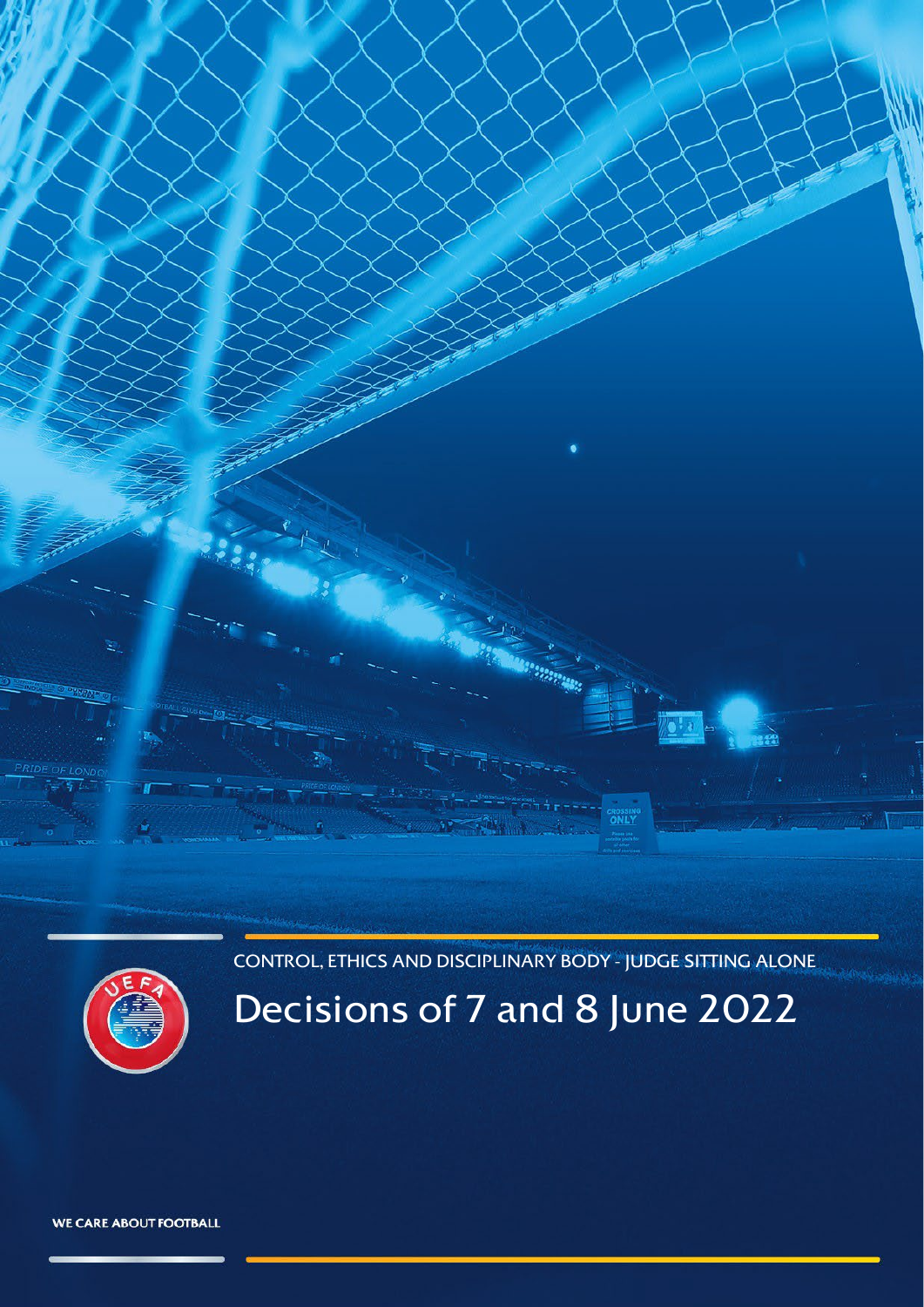Dear Sir or Madam,

We are pleased to provide you with the main elements of the decisions taken by a judge sitting alone (JSA) of the UEFA Control, Ethics and Disciplinary Body (CEDB) on 7 and 8 June 2022.

If a decision with grounds is issued, that full decision will be made available in the case law section of this website after it becomes final and binding.

To navigate this document, you can click on the name of a case in the contents to jump to that particular decision and click on the header at the top of any page to return to the contents.

We trust this document will be of interest.

Yours faithfully,

UEFA

Aug line

Williwerflife

**Angelo Rigopoulos William McAuliffe Managing Director of Integrity & Regulatory Head of Disciplinary**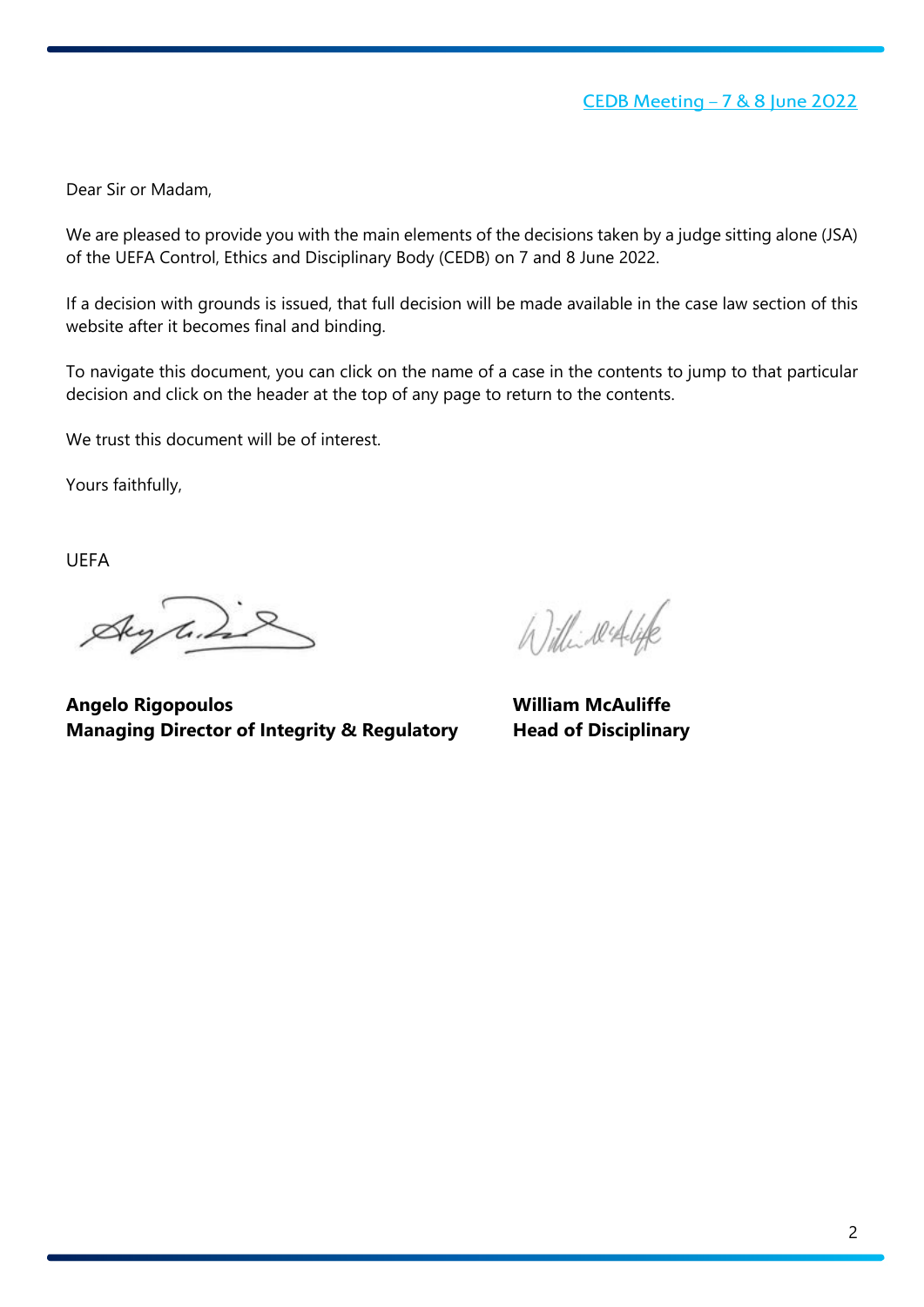# CEDB Meeting - 7 & 8 June 2022

# **Contents**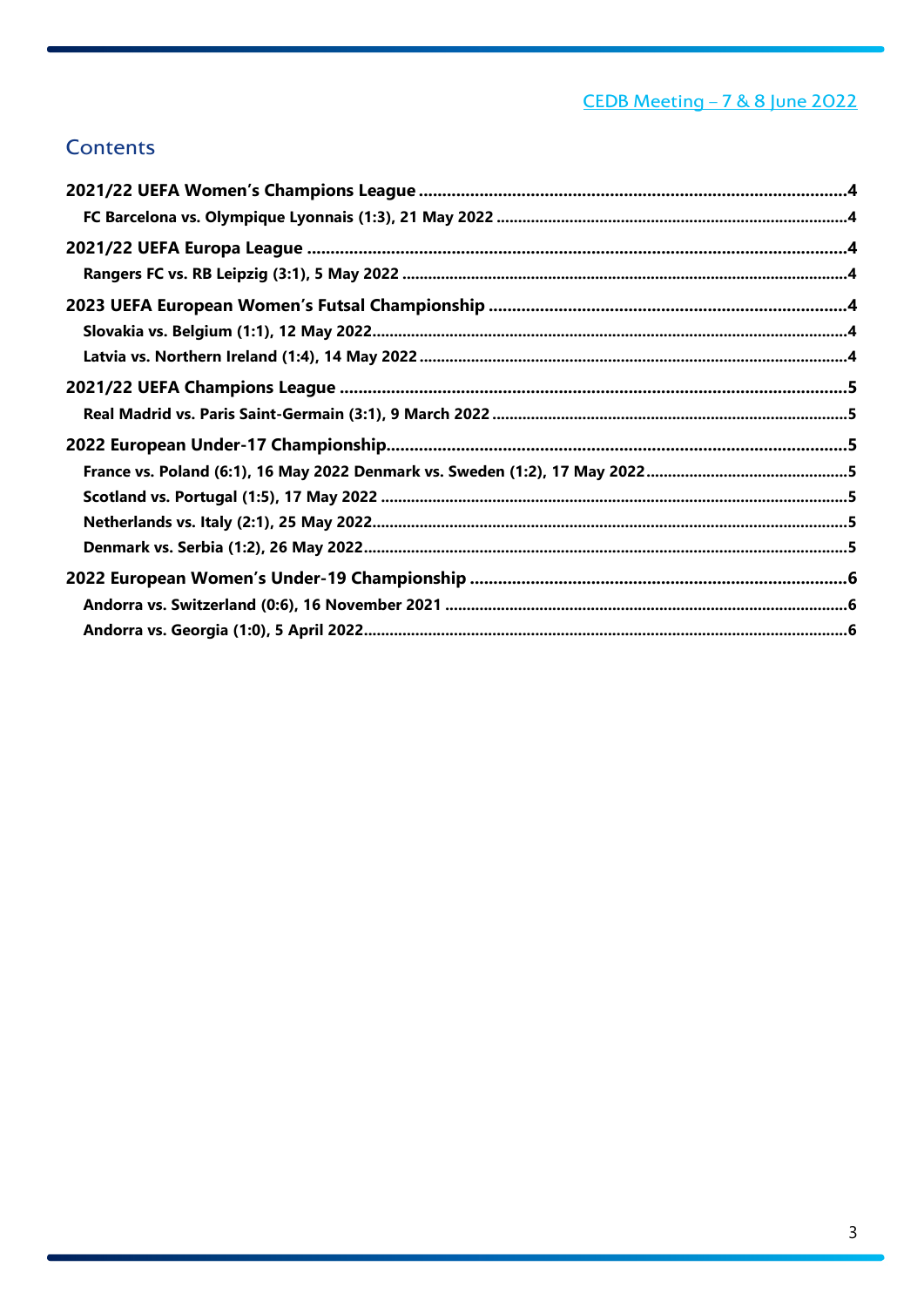# <span id="page-3-0"></span>**2021/22 UEFA Women's Champions League**

# <span id="page-3-1"></span>**FC Barcelona** vs. Olympique Lyonnais (1:3), 21 May 2022

# **FC Barcelona**

Incident and decision

- Violating the basic rules of decent conduct, Art. 11(2)(b) DR
	- $\rho$  Fine: €10,000

## <span id="page-3-2"></span>**2021/22 UEFA Europa League**

### <span id="page-3-3"></span>**Rangers FC** vs. RB Leipzig (3:1), 5 May 2022

#### **Rangers FC**

Incidents and decision:

- Throwing of objects, Art. 16(2)(b) DR
	- $\triangleright$  Fine: €6,000
- Lighting of fireworks, Art. 16(2)(c) DR
	- $\triangleright$  Fine: €1,750

#### <span id="page-3-4"></span>**2023 UEFA European Women's Futsal Championship**

#### <span id="page-3-5"></span>**Slovakia** vs. Belgium (1:1), 12 May 2022

#### **Slovakia**

Incident and decision:

- Improper conduct of the team, Art. 15(4) DR
	- $\triangleright$  Warning

#### <span id="page-3-6"></span>**Latvia** vs. Northern Ireland (1:4), 14 May 2022

### **Latvia**

Incident and decision:

- Improper conduct of the team, Art. 15(4) DR
	- $\triangleright$  Warning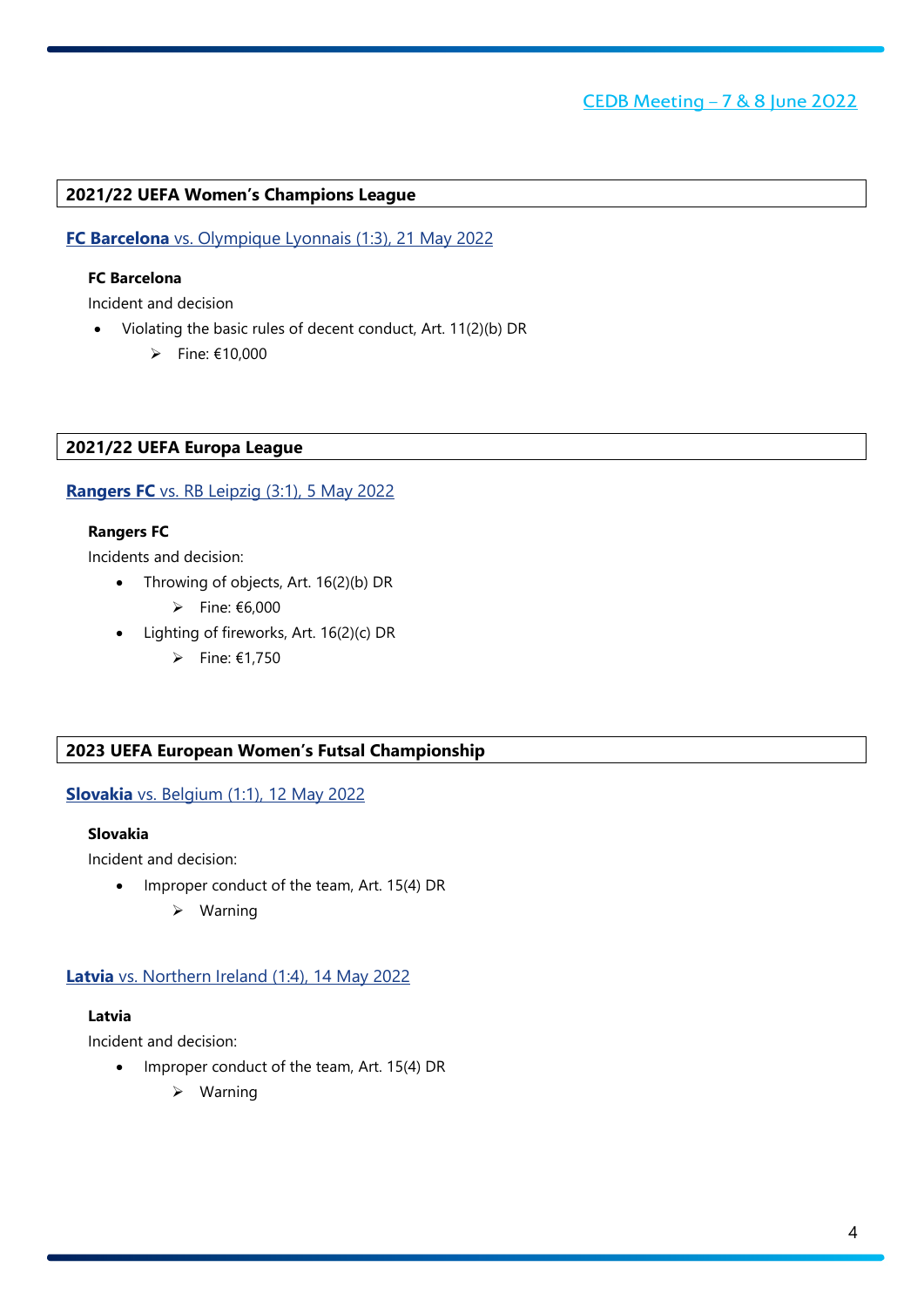# <span id="page-4-0"></span>**2021/22 UEFA Champions League**

## <span id="page-4-1"></span>Real Madrid vs. **Paris Saint-Germain** (3:1), 9 March 2022

## **Paris Saint-Germain**

Incident and decision

- Violating the basic rules of decent conduct, Arts. 11(1) & 11(2)(b) DR
- Unsporting conduct, Art. 15(1)(a)(v) DR
	- Suspension: next one (1) UEFA club competition match (Mr. Leonardo de Araujo)

# <span id="page-4-2"></span>**2022 European Under-17 Championship**

<span id="page-4-3"></span>France vs. Poland (6:1), 16 May 2022 Denmark vs. Sweden (1:2), 17 May 2022

### **Israel (Match Organiser)**

Incident and decision:

- Minimum medical requirements
	- Warning

#### <span id="page-4-4"></span>**Scotland** vs. Portugal (1:5), 17 May 2022

#### **Scotland**

Incident and decision:

• Improper conduct of the team, Art. 15(4) DR  $\triangleright$  Warning

# <span id="page-4-5"></span>**Netherlands** vs. Italy (2:1), 25 May 2022

### **Netherlands**

Incident and decision:

- Invasion of the field of play, Art. 16(2)(a) DR
	- $▶$  Fine: €2,500

#### <span id="page-4-6"></span>Denmark vs. **Serbia** (1:2), 26 May 2022

## **Serbia**

Incident and decision:

- Improper conduct of the team, Art. 15(4) DR
	- $\triangleright$  Warning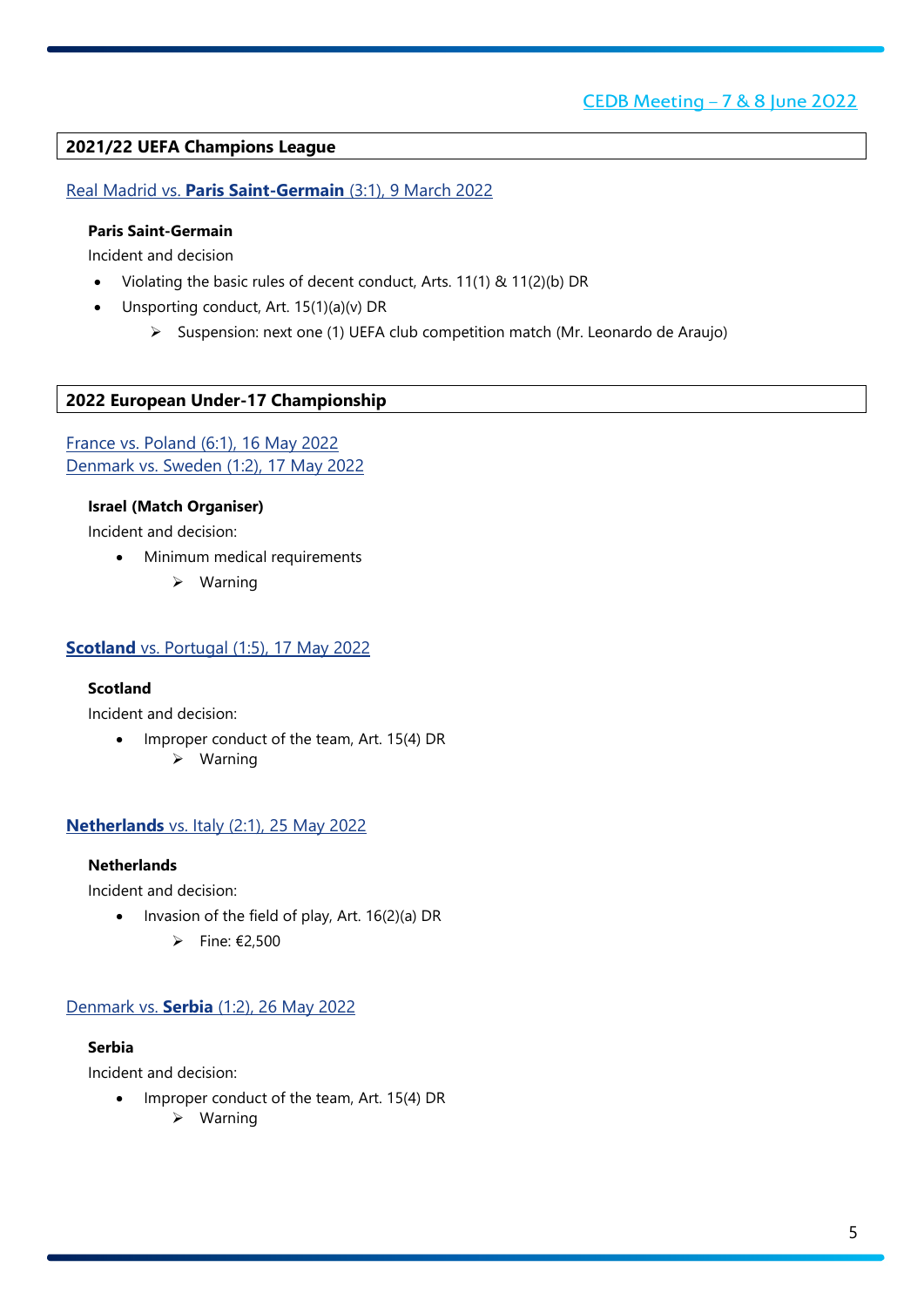# <span id="page-5-0"></span>**2022 European Women's Under-19 Championship**

<span id="page-5-1"></span>**Andorra** vs. Switzerland (0:6), 16 November 2021

## **Andorra**

Incident and decision:

- Improper conduct of the team, Art. 15(4) DR
	- $▶$  Fine: €3,000

# <span id="page-5-2"></span>**Andorra** vs. Georgia (1:0), 5 April 2022

## **Andorra**

Incident and decision:

- Late kick-off, Art. 11(2)(h) DR
	- Warning